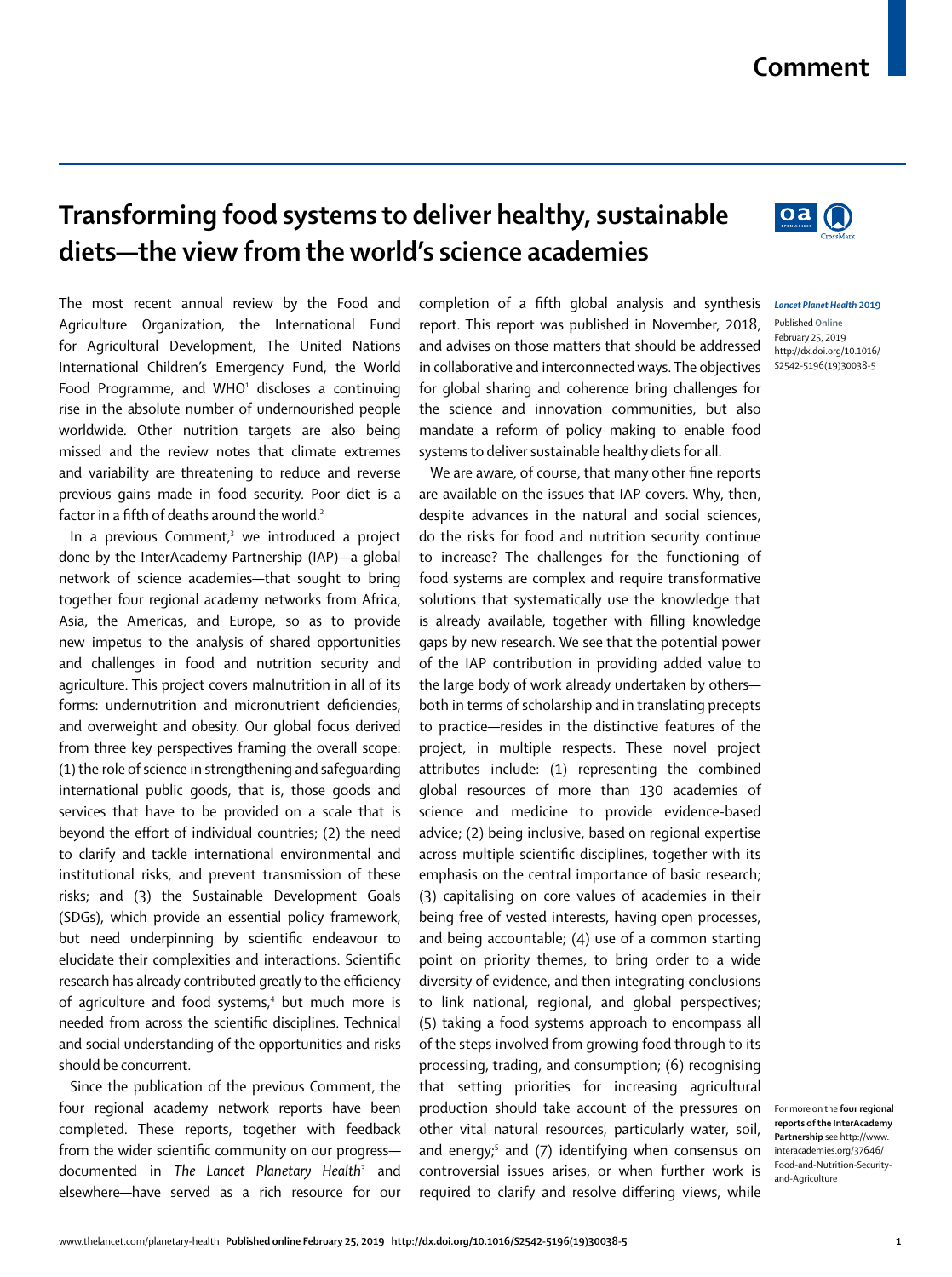*Panel***: Recommendations from the InterAcademy Partnership on international scientific priorities for food and nutrition security**

**Developing sustainable diets by taking an integrative food systems perspective to deliver health and wellbeing, linked to transformation towards the circular economy and bioeconomy**

Research priorities include new opportunities in food processing and reduction of food losses, and for ensuring international market resilience.

**Enabling transformation to a healthy diet and good nutrition**

Research priorities include how to influence consumer behaviour and private sector actions towards healthy food choices, and delineating and quantifying health co-benefits of climate change mitigation.

#### **Understanding food production and utilisation issues, covering considerations of efficacy, sustainability, climate risks, and diversity of resources**

Research priorities include assessment of new farming structures, and options for neglected and new food and feed sources.

#### **Capitalising on opportunities coming within range in the biosciences and other rapidly advancing sciences**

Research priorities include improving plant and animal breeding techniques, and clarifying how technology can augment precision agriculture.

**Addressing the linkages between food, nutrition, energy, water, and health** Research priorities include assessments of trade-offs between different ecosystem services, and the management of transboundary risks.

**Promoting activity at the science–policy interfaces and reconciling policy disconnects** For example, in relation to the transregional challenges for capacity building in the generation and sharing of research, the promotion of public–private partnerships, and the introduction of flexible and proportionate regulation of innovation.

**Consolidating and coordinating international science advisory mechanisms** Forming an international panel for food and nutrition security and agriculture could support international governance mechanisms and evidence-based policy formulation within a coherent strategic framework.

For more on the **Intergovernmental Panel on Climate Change 2019 report** see http://www.ipcc.ch/report/ sr2/

For more on the **Science 20 summit in Argentina** see http://www.s20argentina.org/ documents/

For more on **the World Health Summit** see https://www. worldhealthsummit.org embracing diversities in agriculture and food systems and in political systems.

Our fifth report's detailed global recommendations are summarised briefly in the panel: in our set of reports we also discuss the essential interactions required between regional and global policy makers. The core global priorities for generating and using scientific opportunities cover: sustainable food and nutrition systems; transformation to healthy diets; food production and usage issues; interconnections between food, energy, water, and health; and augmenting effective interaction at the science–policy interfaces, including through international science advisory mechanisms. In addition to the specific priorities listed in the panel, cross-cutting priorities are evident for capacity building and collaboration in science. Agriculture and food systems are vital for achieving the SDGs, and any engagement between the scientific community, policy makers, and other stakeholders needs to inspire, coordinate, and scale-up commitment to regional and transregional research and innovation, and to mobilise resources generally needed for such research and innovation. Academies understand that there is a collective imperative among the scientific community to be more ambitious in identifying and using the scientific opportunities for systems in transition in an uncertain and increasingly connected world.

For example, increasing forecasts are being made of the various negative effects of climate change on food systems, necessitating the introduction of climatesmart agriculture. However, agriculture itself contributes substantially to negative environmental effects and climate change.6 Mitigating this contribution depends on the introduction of climate-smart food systems but also on efforts to influence consumer behaviour associated with excessive greenhouse gas emissions from agriculture, and to reduce food waste. Changing dietary patterns that are problematic, particularly in terms of overconsumption of calories and excess intake of meat products, could bring co-benefits to health and well-being, the climate, and other ecosystem-dependent services. Giving these issues higher prominence is essential in international discussions of the SDGs—eg, in the 2019 UN High-Level Political Forum on SDG 13 (climate action). The Intergovernmental Panel on Climate Change report, also forthcoming in 2019, on climate change and land, which includes discussions on food security and greenhouse gas fluxes in terrestrial ecosystems, is anticipated to be an important milestone in attracting political attention.

What's next? Our aim has been to make our recommendations policy-relevant but not overly policyprescriptive. Academies and their networks remain highly committed to using the outputs from our work in debates with the wider science and policy communities, in exploring how to identify, characterise, and provide sustainable healthy diets. Recently, the project regional outputs were communicated to a meeting organised by the Science 20 (also known as S20) group as part of the G20 discussion hosted by Argentina, the G20 president for 2018. We are currently active in capitalising on additional opportunities (for example in the 2018 World Health Summit to stimulate discussion and action across sectors and we welcome feedback on the issues covered and on new directions that could be pursued.